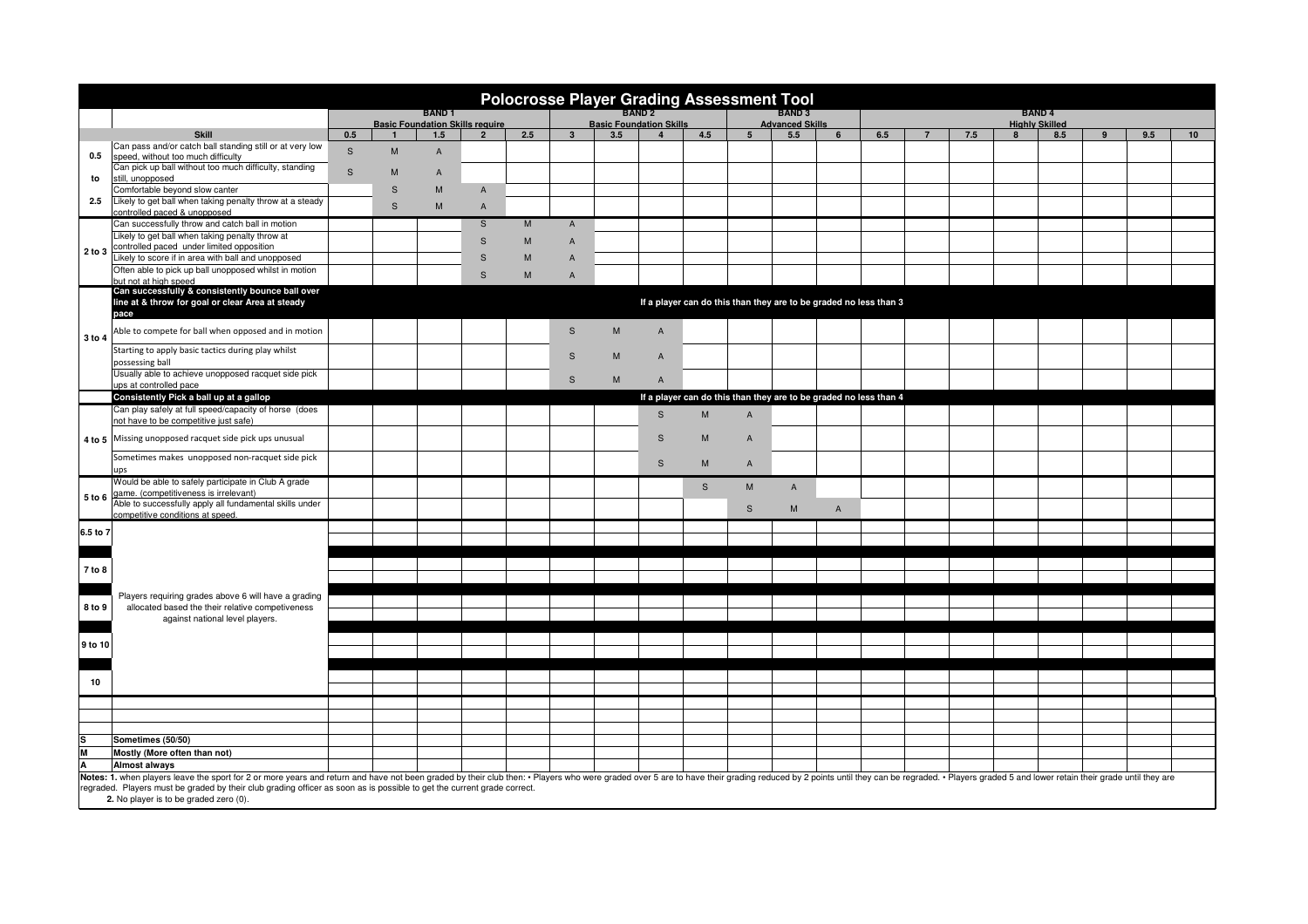### **GRADING INSTRUCTIONS**

## **The most important point - No system will work unless it's used correctly.**

### **Summary**

This system grades players from bottom up and top down. From the bottom up to 6 it uses a skill assessment to assist grading officers. Gradings 6.5 to 10 are determined on player competiveness relative to player gradings following each nationals. (explained later in document). The system also contains 4 player categories called proficiency bands to assist grading officers. Each band provides a general description as to the general standard of player that belongs in that band.

## **Half Points**

A critical point to note is that half points are to be used. Half points are not irrelevant. They are a separate level that represents another level of ability. **Between 0.5 and 10 there are 20 different levels.** A Half point may not seem like much an the reality is the difference between a player graded say 3.5 and 4 is not a lot. However half points become a critical issue when you start looking at the point differences between teams especially when teams are graded by different people and those teams are on a cusp of going up a grade or down a grade. This is particularly relevant for lower graded teams where as little as half a point determines the grade a team plays in.

### **Gradings 0.5 up to 6**

For gradings up to and including 6, players will be graded based on their ability to perform skills listed on the grading assessment sheet. By using relevant skills with appropriate grades it should become easy to correctly grade players. The benefit of this approach is that players can't hide their skills during a game. Within the assessment sheet are minimum grading rules to prevent under grading. These rules just say if you can perform a certain skill then your grade cannot go below a certain level. For example, if a player can perform the skill listed as a grading rule with a rating of 4 then that player cannot be graded any lower then a 4.

### **Gradings over 6**

After each Nationals, the National Grading Committee will review the grades of all participants and shall do this with reference to the results. These gradings will then be distributed and players requiring a grading over 6 shall be graded on their skill level in comparison to national players.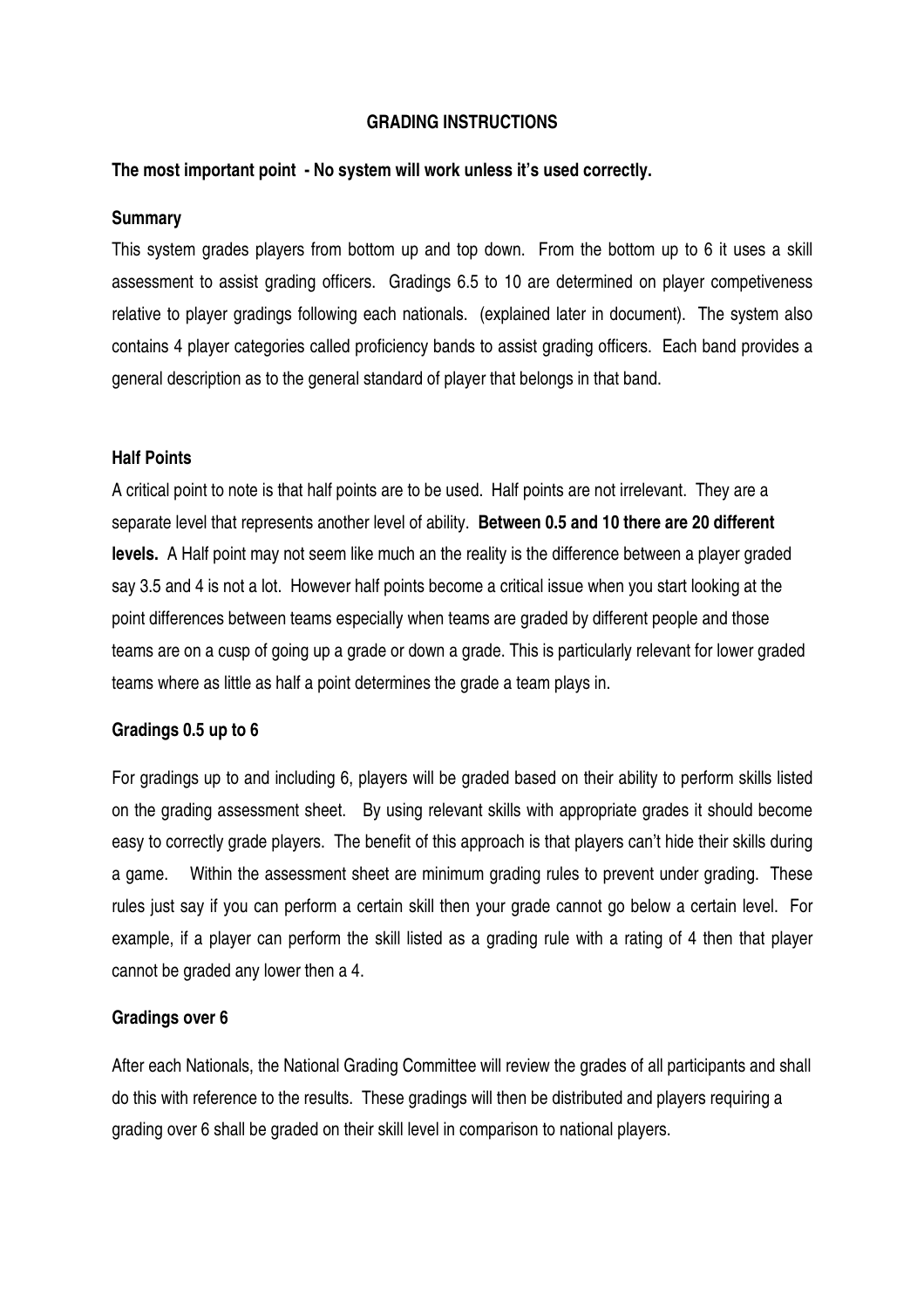# **The Fundamental Skills**

As the name suggests the basic fundamentals are a list of basic skills required to play polocrosse. The basic fundamental skills; are:

- Control the horse and position in a line up
- At the throw in, go for the ball and or racquet another player to prevent them getting the ball;
- Turn out following the throw in and pursue play;
- Clear the area;
- Pass to another player;
- Catch the ball from another player;
- Perform a penalty throw;
- Pick up a ball in a canter;
- Bounce the ball over the line; and
- Throw for goal.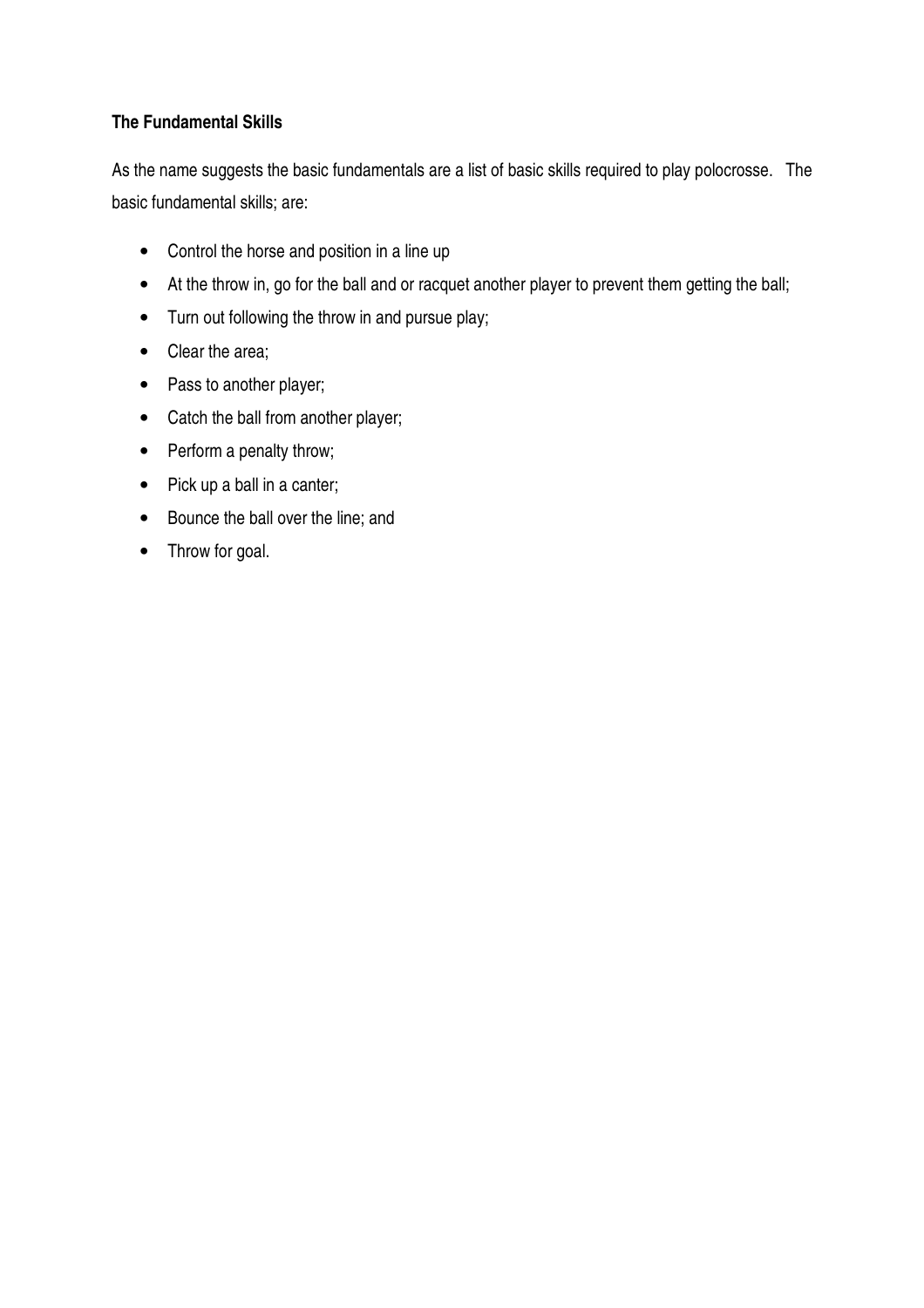# **Instructions**

- 1. Half points must be used.
- 2. there are no gradings of 0 (zero) the minimum grade is .5.
- 3. A player is graded on ability only not the length of time they have played or age or gender. Every player gets graded on ability and ability alone.
- 4. The lowest grade is 0.5 out of 10
- 5. The highest grade is 10 out of 10. It should be noted that 10 out of 10 does not mean the player is perfect; it only means that the player belongs to the group of best players currently playing the sport at the highest level.
- *6.* Instances where players have been deliberately or negligently under graded to obtain an unfair advantage will be dealt with as a disciplinary offence. (Under grading must be significant and not just a minor difference of opinion or be based on a players genuine improvement over the short term)
- *7.* Minimum grade rules are used to prevent under-grading. This is achieved by setting a minimum mandatory grade once a player can perform a predetermined skill. An example of this is: *"Consistently pick a ball up at a gallop: If a player can do this they are to be graded no less than a 4"*
- 8. To accommodate varying degrees of ability, player skills are to be assessed against three levels of proficiency. For example:

| The Skill:       | Can consistently pick the ball up at a gallop uncontested |
|------------------|-----------------------------------------------------------|
| The Proficiency: | Sometimes or Mostly or Almost Always                      |

- 9. Grading officers should circle the top 3 to 5 proficiency levels applicable to the player and assign the grade closest to the average (unless that grade is lower than an applicable minimum grade rule in which case the player is given the grade assigned to that rule.)
- 10. Players coming back into the sport after 2 or more years break and have not been graded by their club then:
	- Players who were graded over 5 are to have their grading reduced by 2 points until they can be regraded.
	- Players graded 5 and lower retain their grade until they are regraded.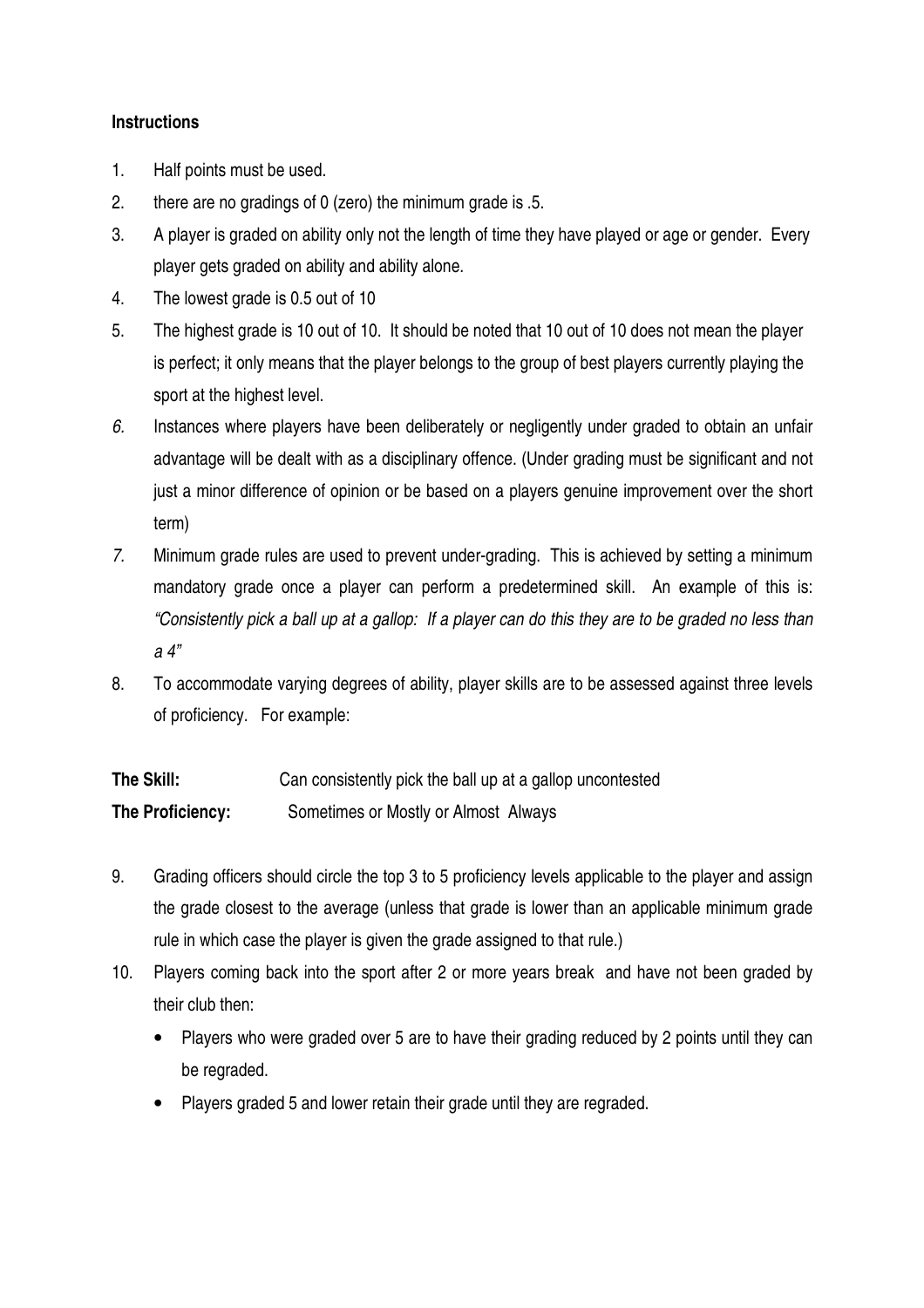Players must be graded by their club grading officer as soon as is possible to get the current grade correct.

11. After using the grading assessment tool, the grading officer should have regard for a players physical strength, endurance and tenacity and consider making a small adjustment in the final grade in accordance with the following. (Note that the following does not allow for a player to be graded below a minimum grading rule)

 **Low:** Player has a lower level of physicality and tenacity than others and while being able to perform the same skills as an opponent they will not compete with the same level of vigour, tempo and strength. ( reduce rating by 1/2 point).

**Medium:** Player is quite competitive in their grade but would not be described as having a must win attitude. They may "hit" hard from time to time but would not be considered a formidable opponent at within their respective grade. (leave rating as assessed using grading assessment tool)

**High:** Player is highly competitive and strong, they will not give up and typically give the game "everything they've got"(Increase rating by 1/2 a point)

### **Proficiency Bands**

# **Band 1 – Basic Foundation Skills require further development (points range: 0.5 to 2.5)**

This band is comprised of players who need to learn and/or further develop their skills before they are able to compete in a "more flowing" game. Generally any application of "tactics" is limited to basic responses.

### **Band 2 – Basic foundation Skills Established and Applied Competitively (points range: 3 to 4.5)**

This band can play with a significantly greater tempo and accuracy although mistakes still occur regularly. As players progress to the higher end of this band they begin to perform/attempt more complex moves. The level of effort required to perform basic skills is reducing. Players level of situational awareness is improved significantly which results in more a more tactical/strategic/controlled approach to playing games.